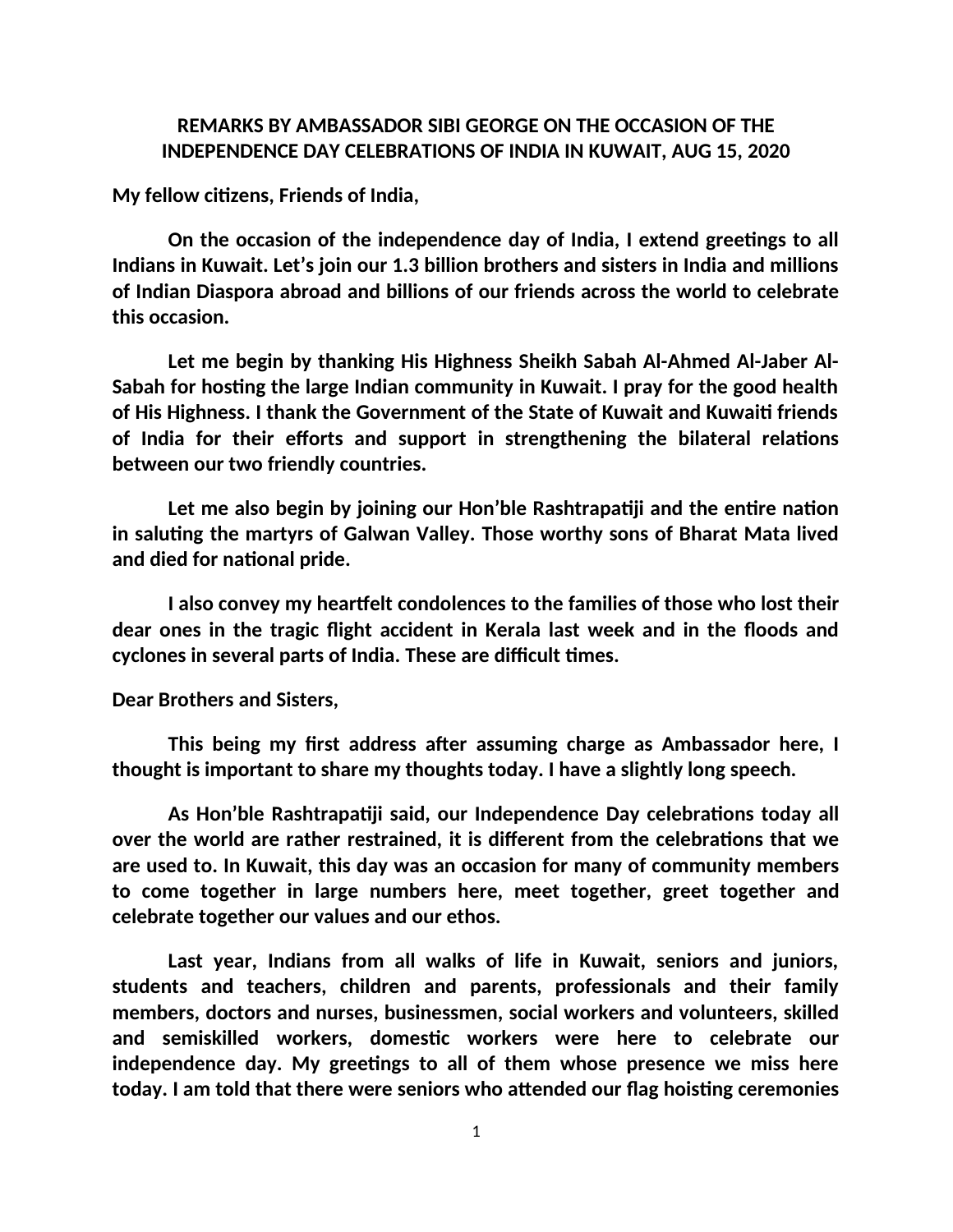**without a break for over forty/fifty years. I extend them all my special greetings today.** 

**Today, on this solemn occasion, let's recall the patriotic songs that our school children sang for us at the Republic Day function in January this year. Let's also think about the parents and the teachers who are striving today to bring up their children in the new normal of a Covid affected world, and Government and School authorities trying their best to avoid 2020 being a zero academic year; lets salute our medical professionals, doctors and nurses, who risk their lives trying to save the lives of others; let's also remember and thank other professionals, our businessmen, our journalists, our skilled, semiskilled and other workers who perform their duties without fail despite all the odds. It is their services that enable us to continue to lead a near normal life today.** 

**I thank His Highness Sheikh Sabah Al-Ahmed Al-Jaber Al-Sabah, Government of the State of Kuwait and many citizens of this friendly country for their support to the Indian community during these difficult times. I thank His Highness and the Government of the State of Kuwait for the special Amnesty that helped many of our brothers and sisters to return to their homeland. We will facilitate the departure of those who could not leave and are keen to return to India.**

#### **Dear Friends,**

**We in the Embassy are fully conscious of the fact that some of our brothers and sisters face an unprecedentedly difficult situation today. Many have returned to India through the Vande Bharat Mission and other flights, many more are waiting to leave, while many in India are now eager to return back to Kuwait. There are many who are unable to visit their dear and near ones for months. I see their frustration in their many tweets, mails and telephone calls that we receive in the Embassy. Let me assure you, authorities in our two countries are in constant touch to address these issues, while keeping in view the evolving COVID pandemic. We will keep you updated on a daily basis through our 24x7 helplines.** 

**I would like to place on record my heartfelt thanks to the members of the Indian Community Support Group (ICSG) who led a humanitarian mission voluntarily with full commitment and dedication to ensure that no Indian will go hungry here. During the last few months we have distributed food stuff of almost five lakh meals. I thank the Government of Kuwait and our Kuwaiti friends who helped us in this endeavor. I also thank our doctors and other medical professionals who extended free medical services to the needy. I thank office**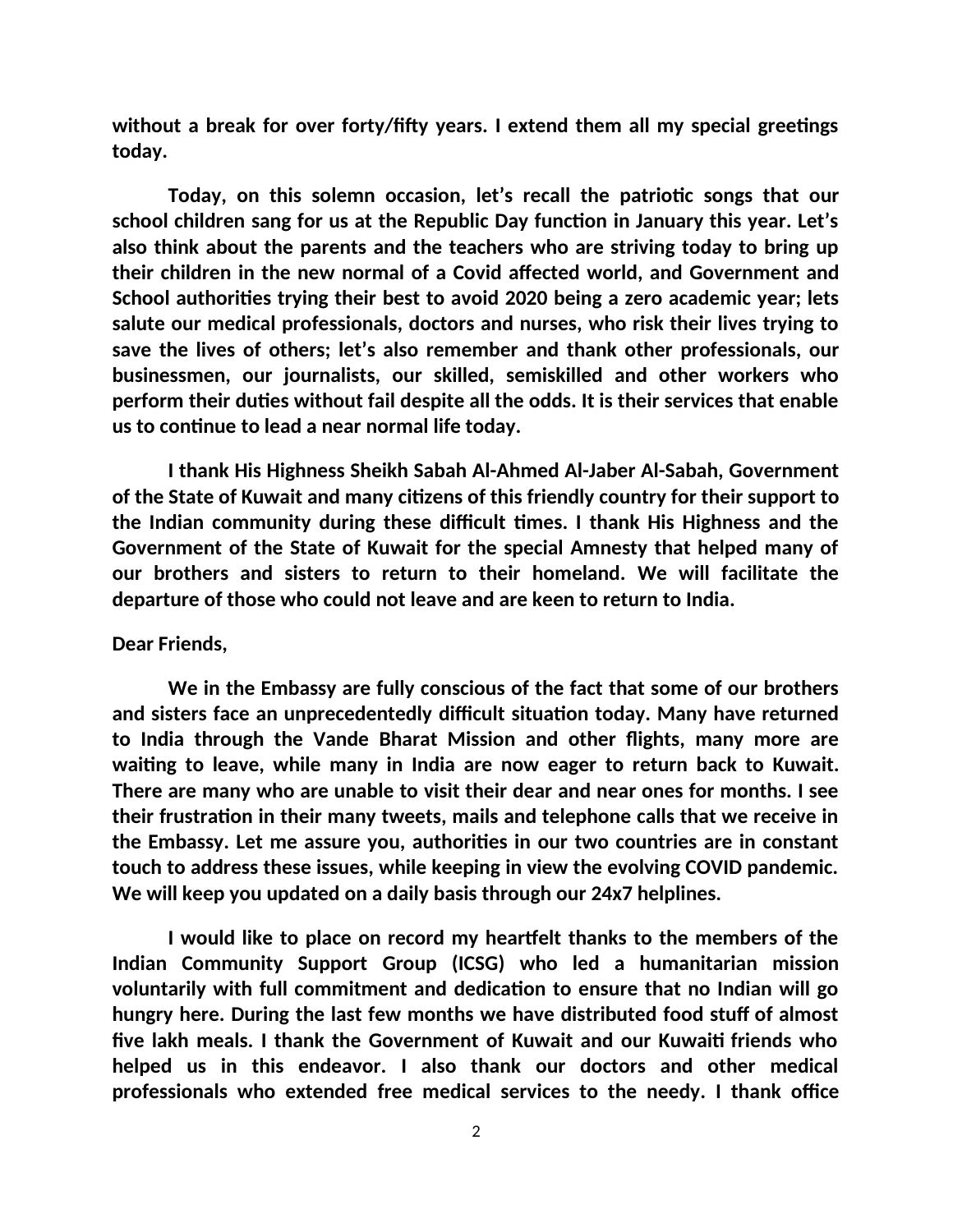**bearers and members of our many associations and groups and our many social workers and volunteers who worked hand in hand with the Embassy and ICSG, in these difficult times.**

**We will continue and expand these efforts. Let me emphasize this. Those who need help and support are not liabilities, they are not strangers; they are our brothers and sisters, they are not problems, they are our priorities. I look forward to ideas and suggestions from each one of our fellow citizens to strengthen our efforts.** 

#### **Dear Friends,**

**These are difficult times. But, we are in it together. We in the Embassy are committed to ensure that those in distress get support and find solutions for their grievances, in coordination with the concerned authorities in Kuwait and in India. I again thank the Government of Kuwait for their cooperation. This is a work in progress. Together we can and we will overcome these difficult times.** 

**In fact, this is the time we need everyone to work together for the welfare of the community. In this context, I reviewed the decision to de-register some of our associations and groups in the past. I consider each of the voluntary groups as beautiful flowers in the garden of Indian diaspora.** 

**I look forward to connecting digitally with each one of you and hear your ideas and suggestions on how to strengthen our engagement with Kuwait, how to increase awareness about the economic and scientific transformation in India, how to serve our community better, how to further improve our consular services and how to contribute in building an Atmanirbhar Bharat. We look forward to work with each and every one, so long as they fully adhere to the laws of the host country and that of India. Embassy is Home Away from Home for our Indians. Our doors are always open for all.** 

**Our open houses, our consular bulletins and our regular newsletters will bridge gaps, if any, that exists. Let me remind you, there is absolutely zero tolerance in the Embassy for any form of corruption, nepotism, favoritism, dishonesty, exploitation, fraud, prejudice, bias or partisanship. We have kept Suggestion/Complaint Boxes prominently at the Chancery premises and our passport offices. I assure you every suggestion and complaint will be taken seriously and acted upon.** 

**Dear Brothers and Sisters,**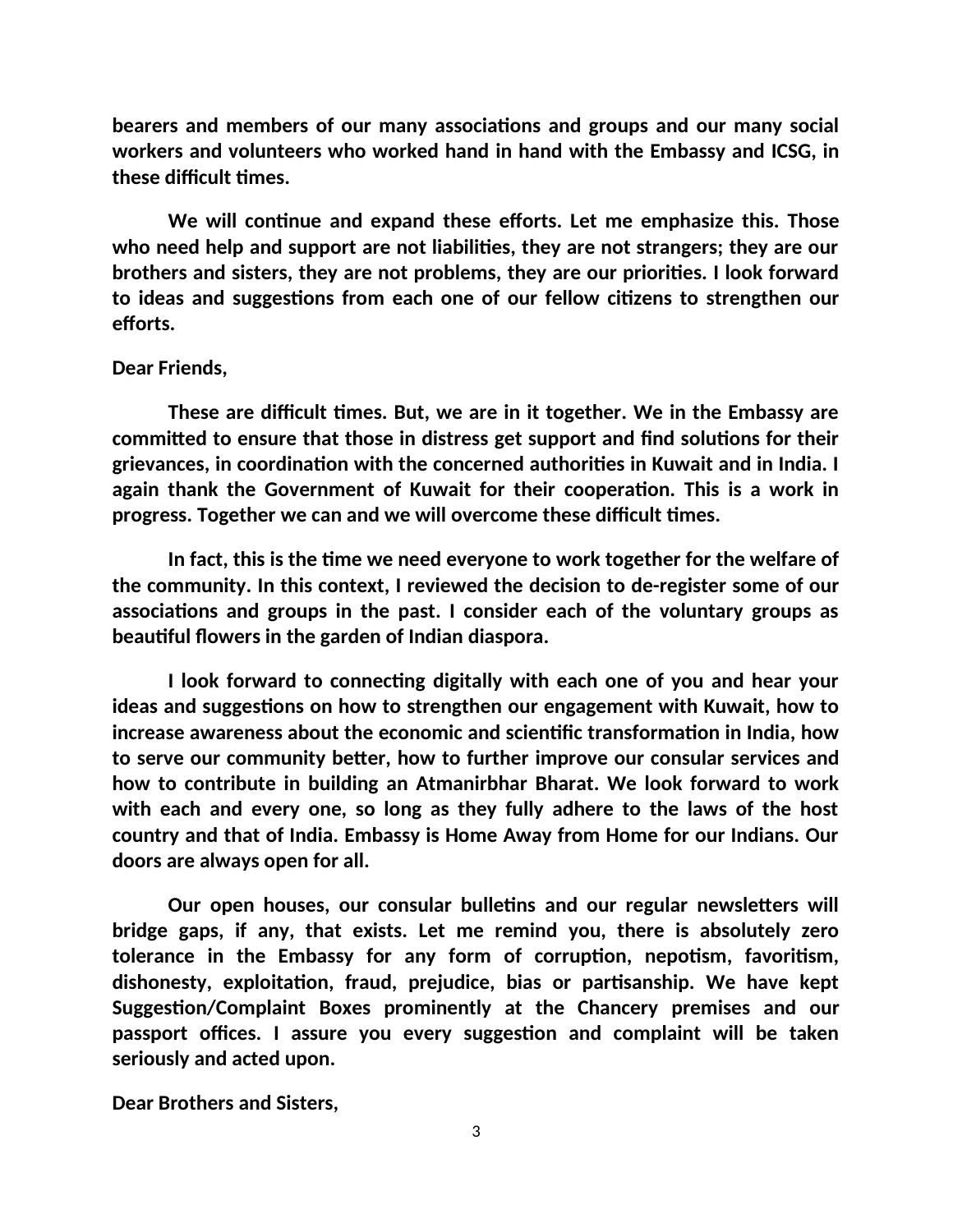**Today, I stand here representing one of the oldest, largest and perhaps among the very few continuous major civilizations in the world. One feels so proud and honored to represent a fast growing modern nation, with a rich civilizational history, and has over 1/6th of the population of the world. With a population of 1.3 billion, every sixth person today in the world is an Indian. We also have over 30 million Indian diaspora abroad. Well assimilated, this diaspora is studded with Nobel Laureates, CEOs and CFOs of major companies, distinguished medical professionals, architects, engineers, IT experts, bankers, artists, spiritual leaders and scholars.** 

**Indian diaspora wherever they are, including here in Kuwait, have produced successful entrepreneurs, beloved educationists, highly talented and experienced professionals, stars in every field and absolutely law abiding associates for their Kuwaiti partners. In Kuwait, Indians enjoy so much appreciation from our Kuwaiti friends for their talent, discipline, commitment, honesty, dedication and sincerity to their job. I thank our seniors and our brothers and sisters who spent several years in this country building a good reputation for India and Indians. We respect them, we salute each one of them.** 

**At the same time, let me also say this. I see more and more of our fellow citizens take to social media to comment on each and every issue, regional, national and international. Given our credentials as citizens of the largest democracy in the world, which we are all proud of, this is something we always cherish. We are brought up in an environment of free speech. But with that freedom comes a big responsibility, a responsibility to respect each other, appreciate each other and understand each other, a responsibility to act as responsible and law abiding citizens.** 

**When we are abroad, we have a bigger responsibility to obey each and every laws of our host country and respect the customs and traditions of this land. Let me reiterate, under no circumstances we should knowingly or unknowingly, wittingly or unwittingly, violate any of the laws of this country. We should do nothing that would directly or indirectly hurt the social, political, religious or any other feelings and sentiments of others.** 

**We all come from different parts of India, North, South, East, West and North East. In India, we speak different languages, we worship different Gods, we eat different foods, we wear different clothes, we believe in different political ideologies but there is the feeling of oneness and common consciousness, a**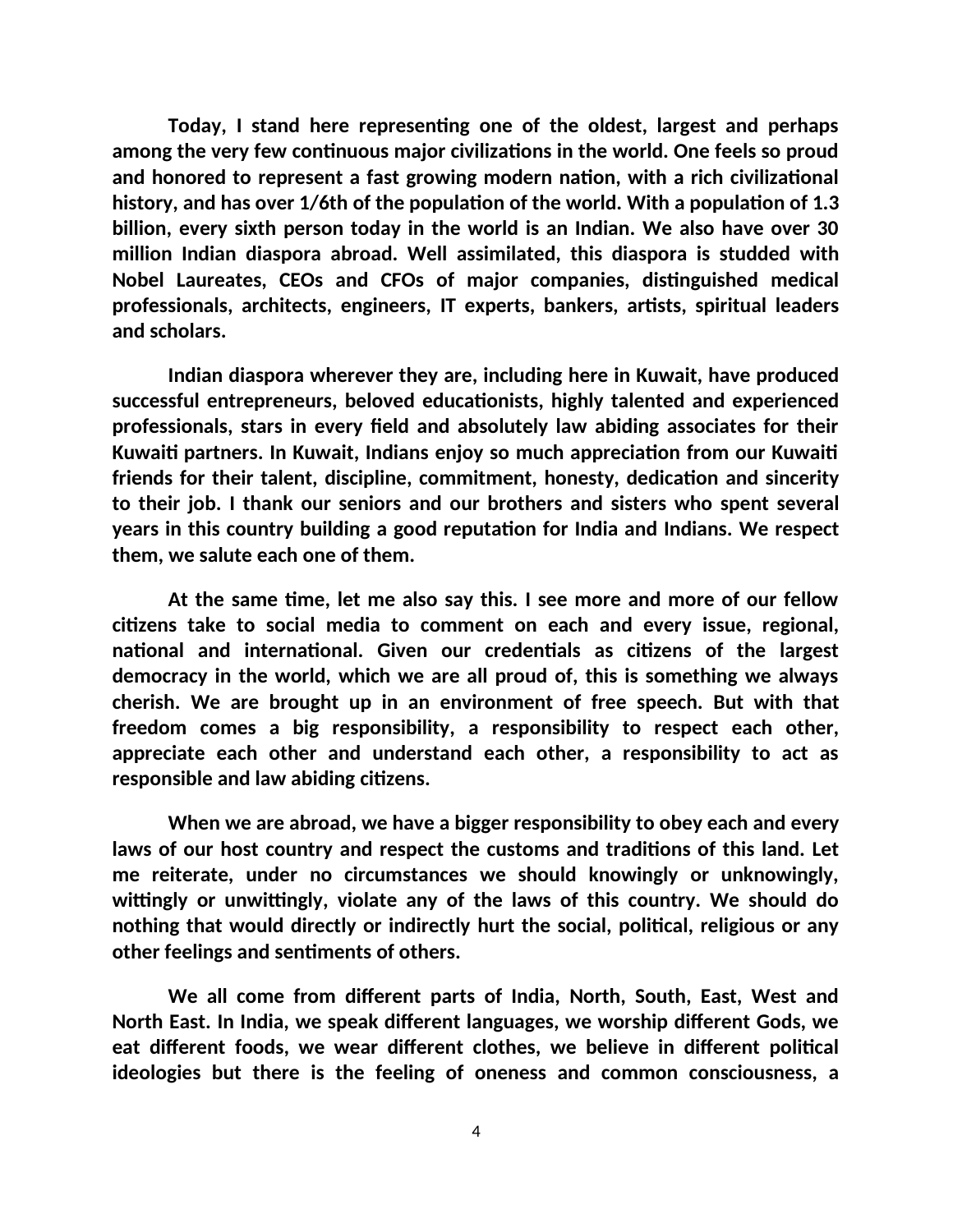**civilizational bond that makes us all proud Indians. We all are proud of our country, our unity in diversity.** 

**For us, Independence Day is an occasion to recall our non - violent mass based struggle for independence under the leadership of Mahatma Gandhi and our seventy four years of political, economic, and social transformation that transcended our differences and bind us together in a civilizational bond and shared sense of citizenship.**

**We will endeavor to bring up our children in Indian values and ethos. As Hon'ble Prime Minister said today, Education has a key role in the making of Atmanirbhar, modern, new and prosperous India. At the Embassy, we are launching an 'India Familiarization Program' inviting all Indian children in Kuwait to visit Indian Embassy and learn more about India, learn about the working of the Embassy, which is the only Government of India office in this country. We will work with our schools to locate the artistic talents in our children, recognize and promote them. We are launching a series of programs to get more connected with our schools, our children and our teachers.** 

**We will together observe every Indian festival here, we will together remember, honour and pay homage to every Indian hero. We will together cherish and uphold the values and principles of our constitution in our interaction with one another. We will together enjoy our diverse cuisine, myriad of our art forms and our cultural heritage. We will hold regular familiarization events on each of our States and regions. Together we will celebrate India every day, everywhere, with everyone, while strictly adhering to the laws and traditions of our host country.** 

**We will expand our outreach and delivery channels including through various social media and other digital platforms. We are launching new social media vessels of ICN, IPN, IBN and a digital Thematic Library through twitter and other social media to reach out to everyone sharing the India story, its cultural heritage, the story of our new India and its economic and scientific transformation. ICN (Indian Cultural Network) will be a social media platform to highlight our cultural diversity and art forms and to recognize and promote the artistic skills within our diaspora. IPN (Indian Professionals Network) will be a social media platform to learn from the expertise and experiences of our distinguished professionals here and imbibe the best practices. IBN (Indian Business Network) will be a social media platform to showcase India's economic and scientific transformation and to highlight the billion opportunities that India offers for business partnership.**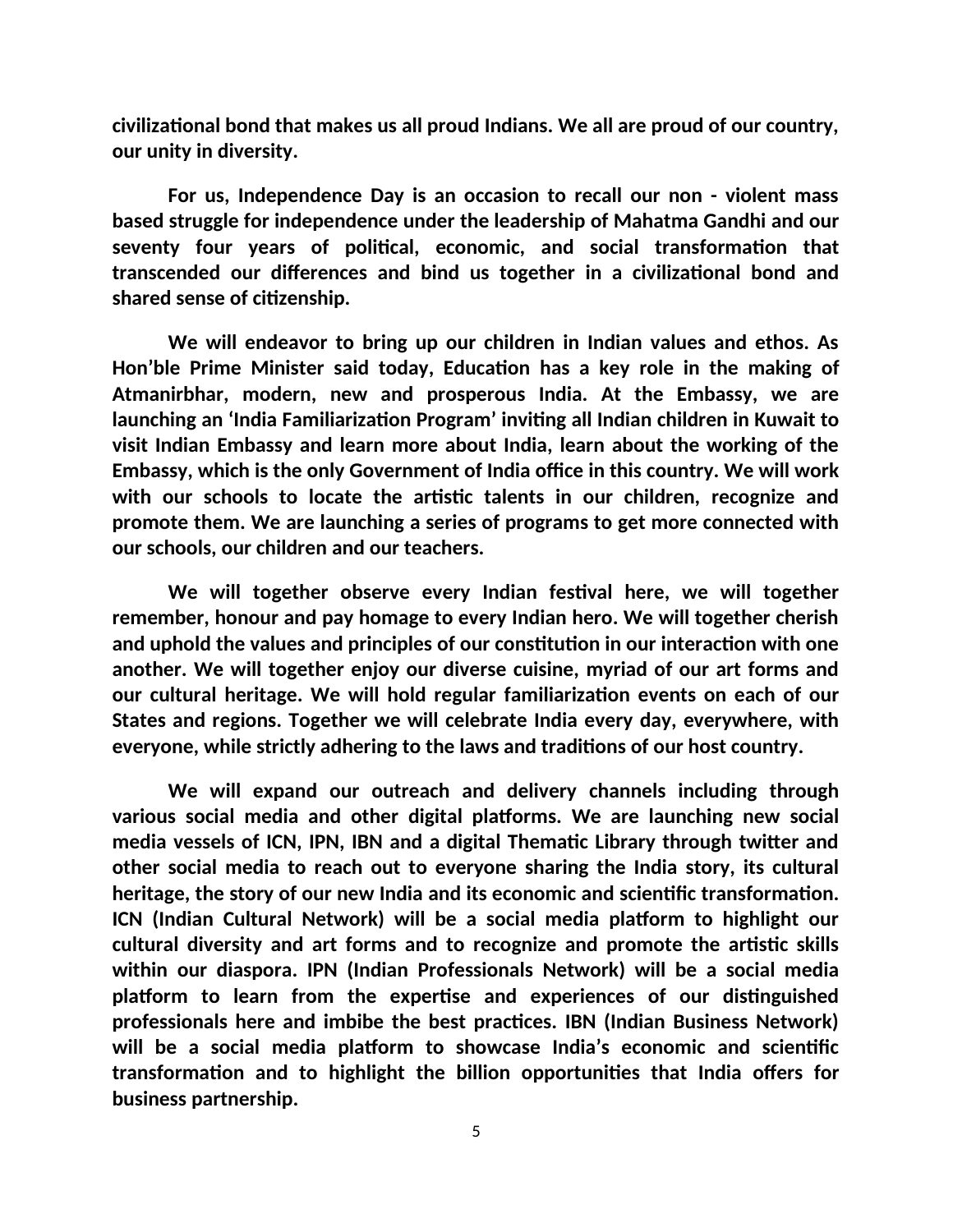**Even in these difficult times, in India, we have so many things to be proud of, we have so many things to celebrate. During the COVID crisis, despite our own many challenges, we extended a helping hand to many countries, we supplied medicines and our medical professionals travelled to many countries to assist the local governments.** 

**Our commitment to build an Atmanirbhar Bharat, our march towards a New India, our scientific achievements, the progress being made in our medical research, our steady growth in infrastructure, our IT sector, our AI sector, our space program, our Chandrayan and Mangalayan missions, our new Education Policy, support to SMEs and Start Ups, Search for Clean technology, contributions in addressing climate change issues, our progress in solar, wind and nuclear energy sectors, our country is on a forward looking trajectory.** 

**As Hon'ble Prime Minister said in his address today, Amid Covid-19 pandemic 130 crore Indians took the resolve to be self-reliant and 'Atmanirbhar Bharat' is on the mind of India. We must be 'vocal for local'. This dream is turning into a pledge. Atmanirbhar Bharat has become a 'mantra' for the 130 crore Indians today. As Hon'ble Rashtrapatiji said today, India's self-reliance means being selfsufficient without alienating or creating distance from the world. It implies that India will continue to engage with the world economy while maintaining its identity.**

### **Dear Friends,**

**In its transformational journey, India regards Kuwait as a natural partner. There is vast scope to combine our relative advantages, in capital, energy, technology, science and human resources, and to work for mutual benefit.** 

**India's Flagship Programmes like Make in India, Smart Cities, Digital India, Swachh Bharat (Clean India), Startup India, Skill India, Ayushman Bharat and many other initiatives have several sectors with huge potential to build on our relations with our Kuwaiti partners. We will endeavor to generate awareness on this among all our Kuwaiti friends through regular events and focused activities captioned 'Atmanirbhar Bharat' and 'Momentum in India' series and also through a social media outreach and regular digital bulletins. I urge all friends of India to join hands with us in this endeavor.** 

**I am happy to note that our bilateral relationship continues to expand. Leaders of our two countries are in regular touch. You would recall the deployment**